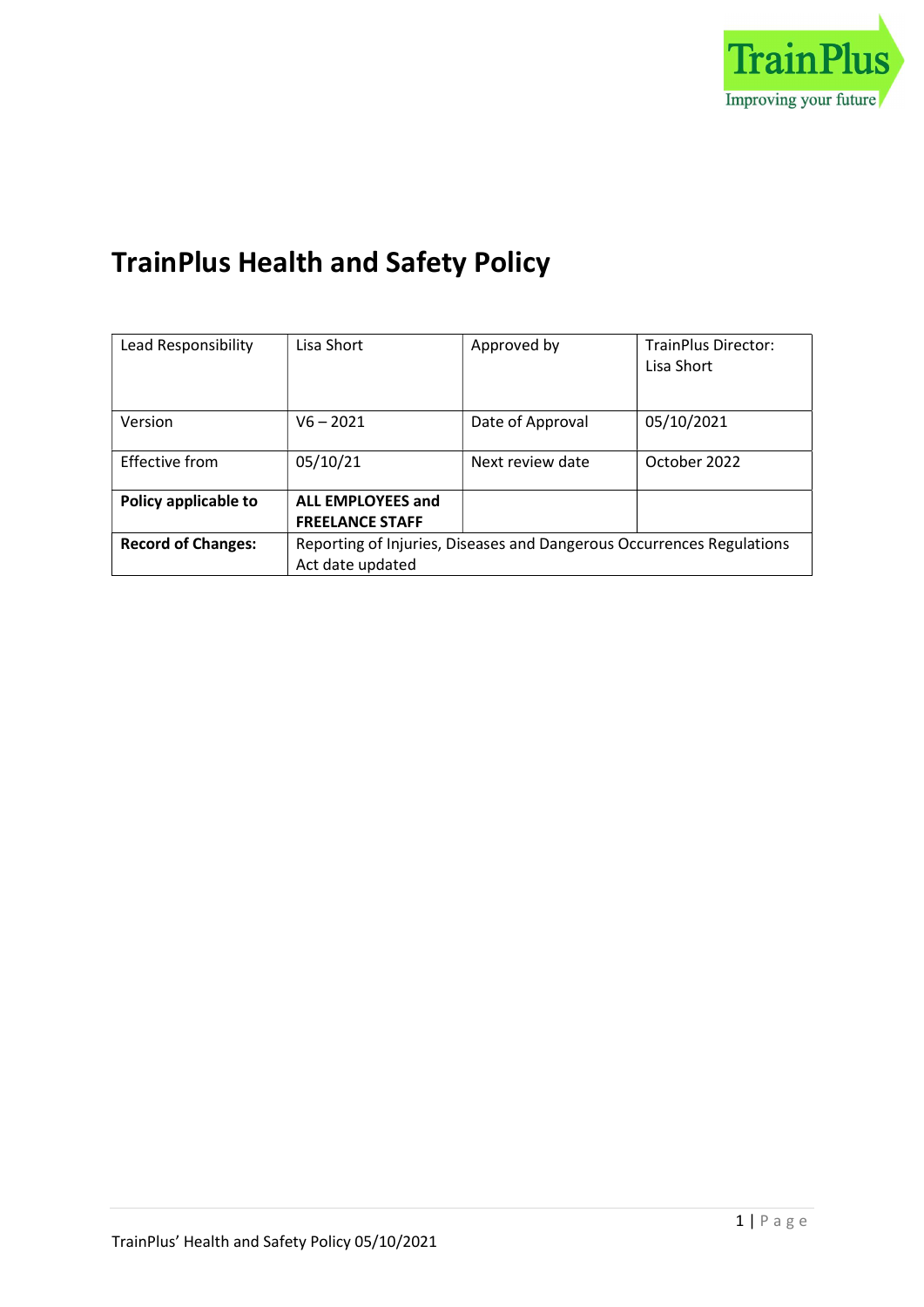

# 1. Introduction

This Health and Safety Policy outlines the commitment of TrainPlus to ensure positive management of health, safety and welfare risks that may be faced by staff, students, apprentices in their place of work, visitors, and all others on TrainPlus premises.

The Policy explains how roles, responsibilities and accountabilities are delegated.

TrainPlus believe health and safety has a vital role to play in the overall success of TrainPlus and we must all adopt a positive attitude towards our safety, health, and welfare. We expect all staff to co-operate fully with TrainPlus to enable us to meet our health and safety responsibilities.

This Policy is supported by separate guidance that explains the arrangements in specific risk areas for carrying out the Health and Safety Policy.

The guidance sets out the standards that staff are expected to meet.

## 2. Purpose and Scope

 The Health and Safety at Work etc. Act 1974 places a duty on the employer to prepare and keep revised a written Health and Safety Statement, and to bring it to the notice of the employees and workers in the workplace. Accordingly, within this Policy (below) is TrainPlus' Health and Safety Policy Statement. Where the term 'staff' is used in this Policy it should be taken to include all workers engaged in TrainPlus' activities e.g. Freelance Assessors.

## 3. Health and Safety Statement

TrainPlus values the health, safety and welfare of its staff and students and believes that the promotion of good management of health and safety is a benefit to everyone involved, including staff, students, employers, and members of the community.

TrainPlus is committed to promoting positive attitudes to health, safety, and wellbeing to all its staff. It is the policy of TrainPlus to protect the health, safety, and welfare at work of all staff and others affected by TrainPlus' undertakings. TrainPlus will comply with the Health and Safety at Work Act 1974 and other health and safety related legislation, regulations, orders, and approved codes of practice applicable to its undertakings.

TrainPlus will provide and maintain safe working conditions to ensure a healthy and safe working environment, including safe access and egress for all staff, students and visitors, adequate arrangements for the safe use, handling, storage and control of substances and maintenance of plant and equipment, so far as is reasonably practicable.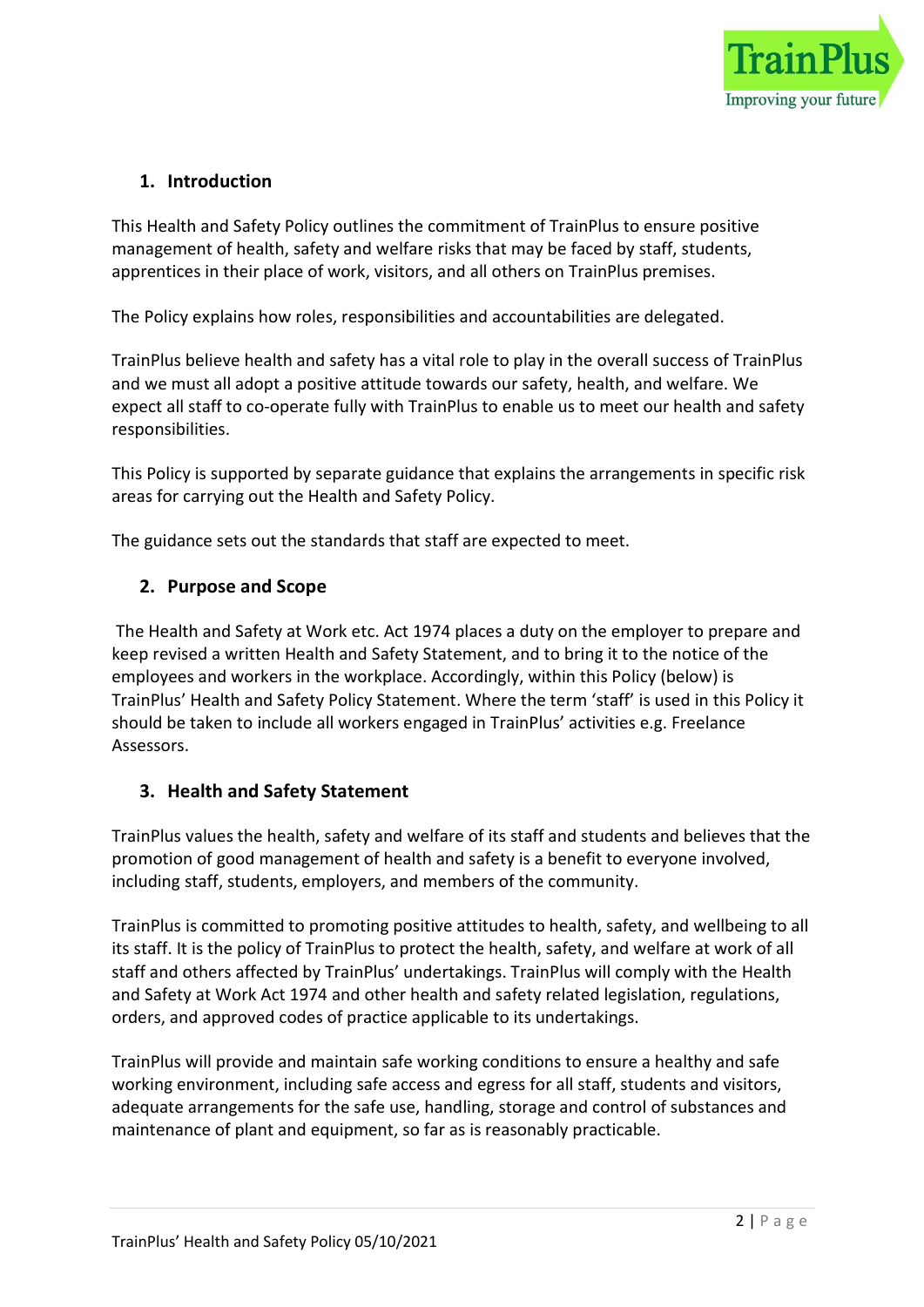

TrainPlus will ensure that hazard identification and risk assessments are carried out regularly, including workplace, fire and work-related assessments, and actions undertaken to reduce risks so far as is reasonably practicable in order to prevent accidents and cases of work-related ill health.

TrainPlus will provide suitable and sufficient information, instruction, training and supervision to ensure that all staff are competent to carry out their allocated work safely and are fully aware of their duties and responsibilities for the health, safety and welfare of themselves and others.

TrainPlus will consult with its staff on matters affecting health and safety.

This Policy will be reviewed annually and revised as is necessary to carry out TrainPlus' responsibilities.

# 4. Roles and Responsibilities

 Directors will monitor the overall health and safety performance of TrainPlus and compliance with health and safety legislation and ensure that decisions taken when developing policies and services reflect TrainPlus' health and safety commitment.

#### Directors will:

- Receive annual reports on health and safety.
- Ensure that adequate resources are available to support TrainPlus' health and safety commitments.
- Consider overall health and safety trends and issues likely to affect TrainPlus.
- Promote a positive health and safety culture within TrainPlus. The Director are the lead for health and safety matters.
- Report Health and Safety matters to HSE.
- Report Student Health and Safety incidents to the ESFA to comply with the Reporting of Injuries Diseases and Dangerous Occurrences Regulations 2013 by submitting the relevant form to the enforcing authority.

## Health and Safety Manager will:

- Ensure compliance with all health and safety law.
- Ensure that all statutory requirements are adhered to, and for reviewing the effectiveness of this Policy.
- Set health and safety objectives and require Staff to account for effective health and safety practice in their areas of responsibility.
- Ensure the provision of an annual health and safety report to Director.
- Promote a positive health and safety culture encouraging positive attitudes to health and wellbeing among all staff and students.
- Ensure appropriate priority is given to health and safety in all TrainPlus' strategic planning.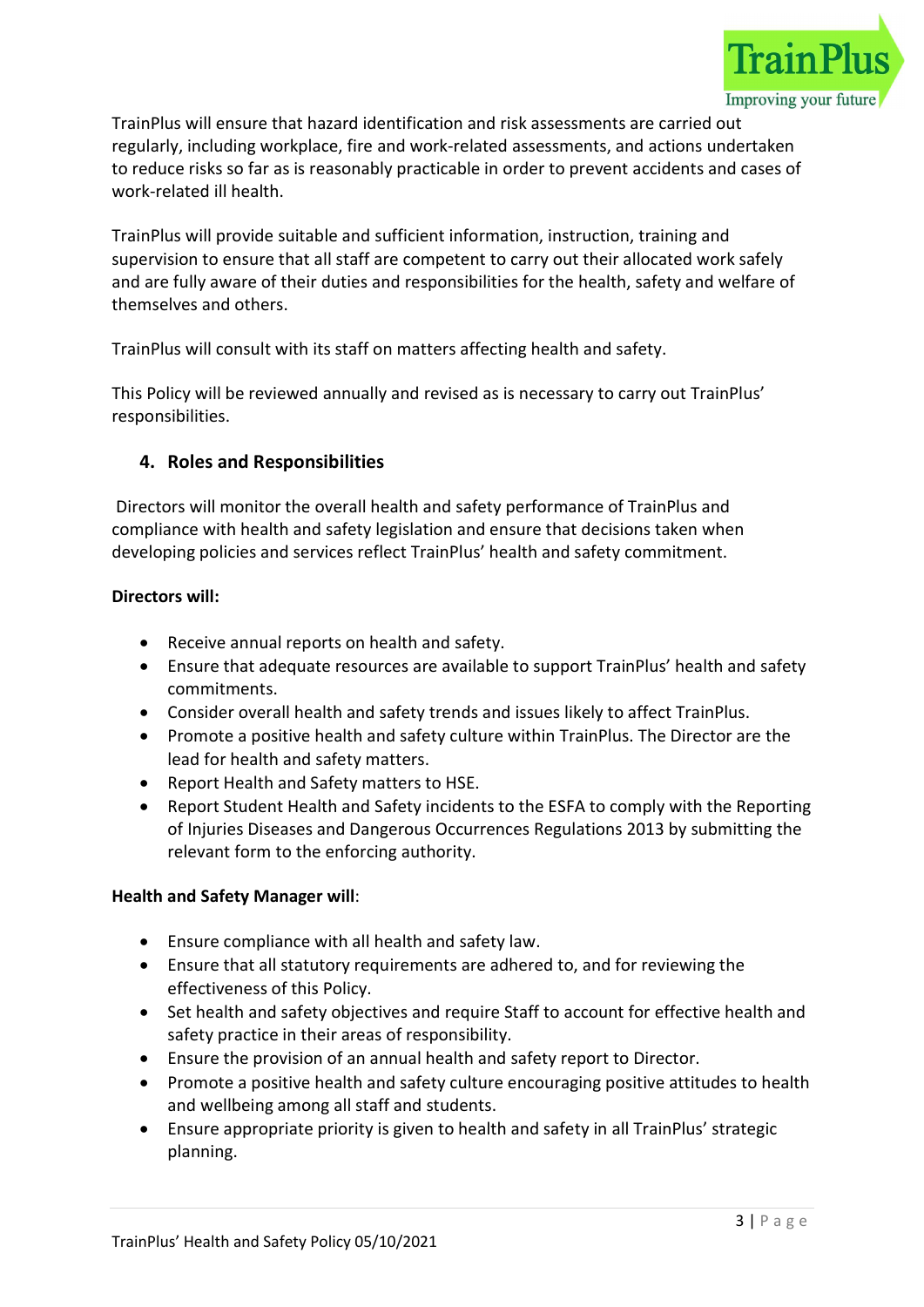

- Ensure that health and safety performance is reviewed annually (and at other times when necessary).
- Ensure that adequate resources are provided to meet TrainPlus' objectives for health and safety and staff / student wellbeing.
- Ensure that TrainPlus has competent health and safety advice to meet with statutory requirements.
- Responsible for ensuring that adequate health and safety arrangements are in place for staff areas of responsibility and are accountable to the Director for achieving this.
- Ensure the Health and Safety Policy, and health and safety guidance are followed.
- Require staff to account for effective health and safety practice for all staff and students in their areas of responsibility.
- Set, review, and revise the specific health and safety arrangements in their areas of responsibility in order to ensure the effectiveness of TrainPlus' Policy.
- Arrange staff consultation and receive reports on health and safety performance.
- Establish and agree TrainPlus' health and safety standards and targets.
- Responsible for planning, measuring, and monitoring health and safety performance.
- Liaise with the Management Team to ensure that training programmes make adequate provision for the development of health and safety management and skills.
- Liaise with the Management Team to ensure that information, instruction, training and supervision on health and safety matters is provided for their students appropriate to their area of study.
- Undertake performance measurement in health and safety, including a system of prioritised health and safety inspections of TrainPlus workplaces, apprentice workspaces and contractors and their activities.
- Liaise with enforcement agencies and other lead bodies to enable best practice in health and safety management.
- Provide, record, and monitor a programme of health and safety inspections throughout TrainPlus each year and prioritises these in relation to risk.
- Undertake the programme of health and safety inspections covering all aspects of health and safety compliance including use of machinery, substances, trips and visits, risk assessment, working at heights, both at TrainPlus and at Apprentices place of work.
- Assist with induction, training and instructing managers and supervisors as necessary.
- Receive and review all reports of accidents, incidents, dangerous occurrences/near misses from staff, students, and visitors.
- Review all requests for trips and visits following the risk assessment procedures.
- Investigate accidents, incidents, dangerous occurrences/near misses as required.
- Liaise with contractors and partners on health and safety matters and ensure compliance.
- Provide reports to the Director on accidents, incidents, dangerous occurrences/near misses, and fire safety.
- Arrange that the appropriate number of first aiders and fire marshals are in place as required having conducted risk assessments.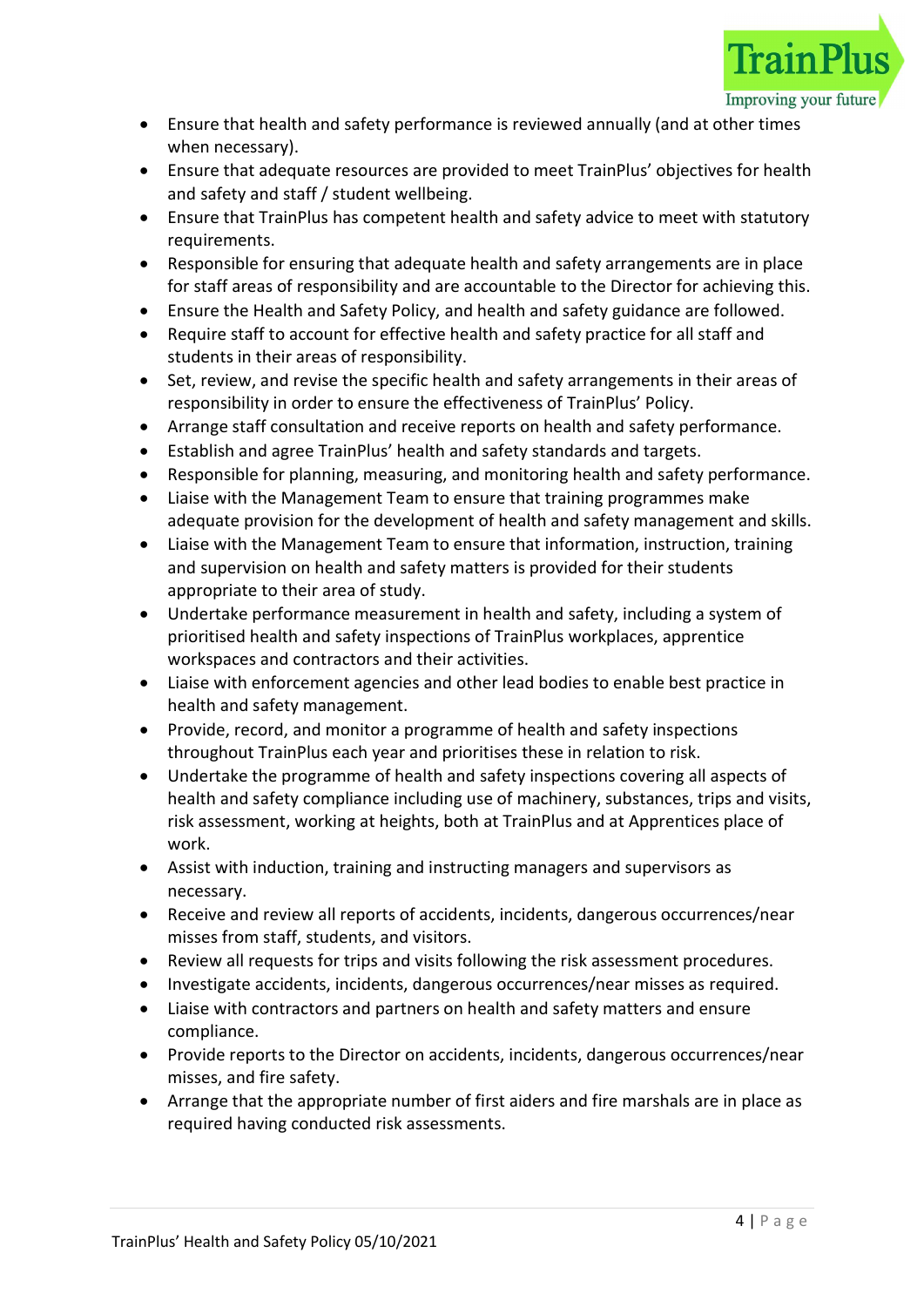

#### Management Team will:

The Management Team are responsible for the health and safety of students, apprentices in their place of work, visitors and others affected by TrainPlus activities.

- The Management Team will ensure that there are adequate arrangements for health and safety in their areas of responsibility (employees, students, and environments).
- The Management Team is accountable to the Health and Safety Director as applicable for the effective implementation of the Health and Safety Policy.
- Promote a positive health and safety culture in the provision of their services to students.
- Implement the relevant guidance supporting the Health and Safety Policy.
- Require staff who report directly to them to account for effective health and safety practice in their areas of responsibility.
- Ensure that health and safety responsibilities within their remit are properly assigned and fulfilled.
- Ensure all staff are aware of their day-to-day health and safety responsibilities, that staff are competent to undertake this role, and fulfil their health and safety duties.
- Ensure that information, instruction, training, and supervision are provided for their staff appropriate to their role and responsibility.
- Ensure staff who need training for the effective management of health and safety are released for the appropriate courses.
- Ensure that information, instruction, training and supervision on health and safety matters is provided for their students appropriate to their area of study.
- Participate in evaluating risks and reviewing health and safety performance.
- Ensure that contractors they commission to undertake work for TrainPlus have suitable standards and arrangements for health and safety, and the contract is managed appropriately to make sure the work is done safely.
- Support staff, if it is necessary to suspend activities and service (including that provided by TrainPlus contractors) where there is imminent risk of serious injury or ill health to staff or others.
- Ensure that the risks from hazardous activities are assessed and controls are implemented to control those risks, including risks to TrainPlus employees who work from home or at workplaces under the control of other organisations.
- Ensure health and safety induction takes places for all new employees.
- During a pandemic, follow NHS/Government guidelines. For further details, please refer to our Covid-19 Prevention Policy.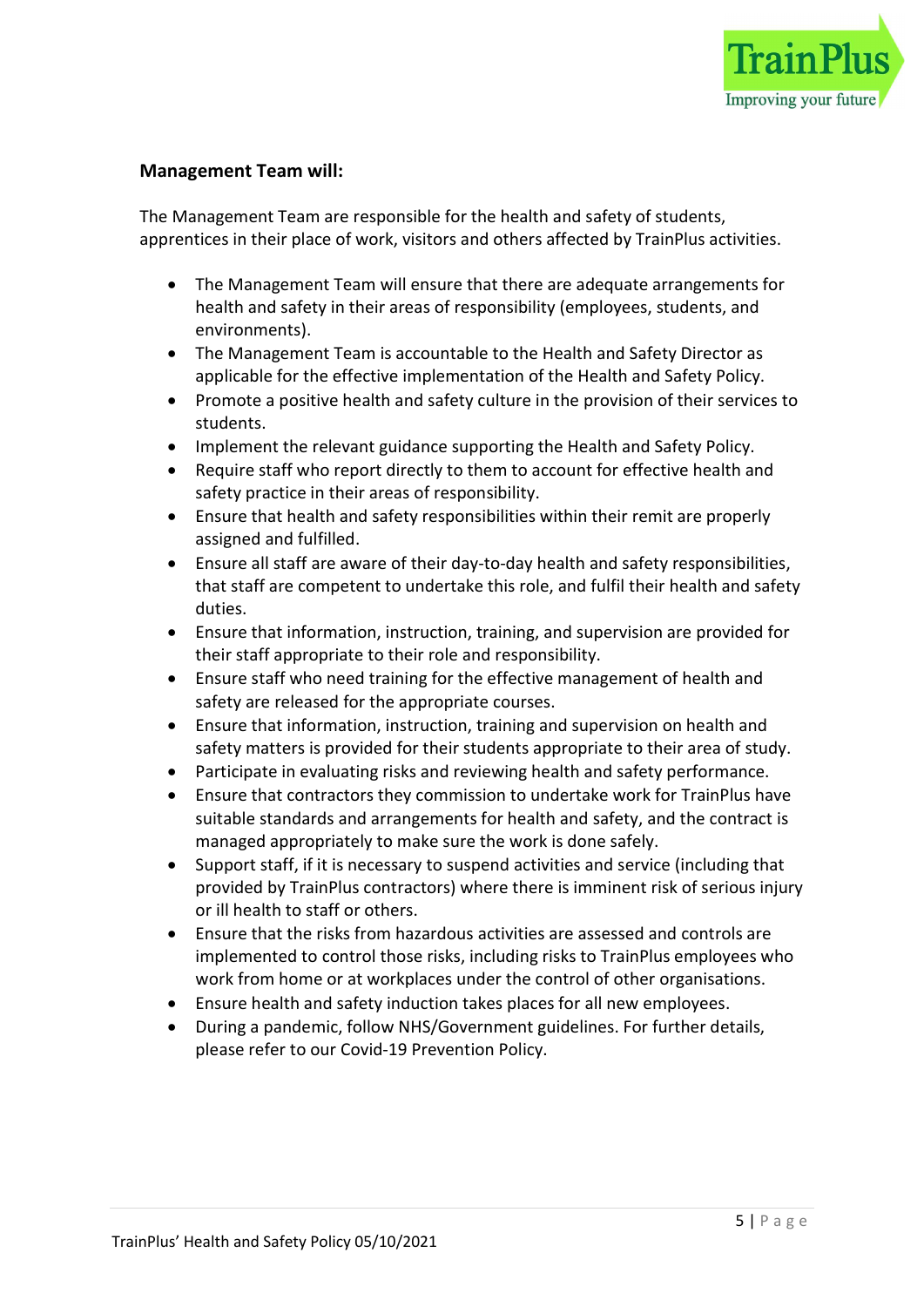

## Staff will:

All staff will be responsible for the implementation of TrainPlus' health and safety arrangements for student activities under their control and they are accountable to their line manager for achieving this. TrainPlus expects its staff to look after their health, and to take reasonable care for the health, safety and welfare of themselves and students and of others who may be affected by their actions. All staff are accountable to his/her line manager for achieving this.

#### Staff must:

- Promote a positive health and safety culture, encouraging health promoting activities and requiring consideration of health and wellbeing for all in the provision of their services.
- Remedy unsatisfactory conditions and resolve problems that have been referred to them by students or staff. They may seek assistance from the Health and Safety Manager where necessary.
- In circumstances where the remedial action is beyond the resources of the line manager or supervisor, or where it is not accepted by the employee or their representatives, the matter must be referred to their line manager.
- Ensure information, instruction, training and supervision on health and safety matters is provided for their students appropriate to their area of study.
- Ensure health and safety induction takes place for all new students.
- Ensure regular inspections are carried out in buildings and working environments.
- Ensure that all work equipment is maintained in safe condition and checked at appropriate intervals by competent persons.
- Report and record accidents and incidents, dangerous occurrences/near misses.
- Remedy any unsafe situation within their competence or report such to their line manager or supervisors in the first instance, who will ensure that the appropriate action is taken.
- Not misuse or interfere with anything that is provided for health and safety.
- Use machinery, equipment, substances, and any safety device according to their training or instruction, and in compliance with the law.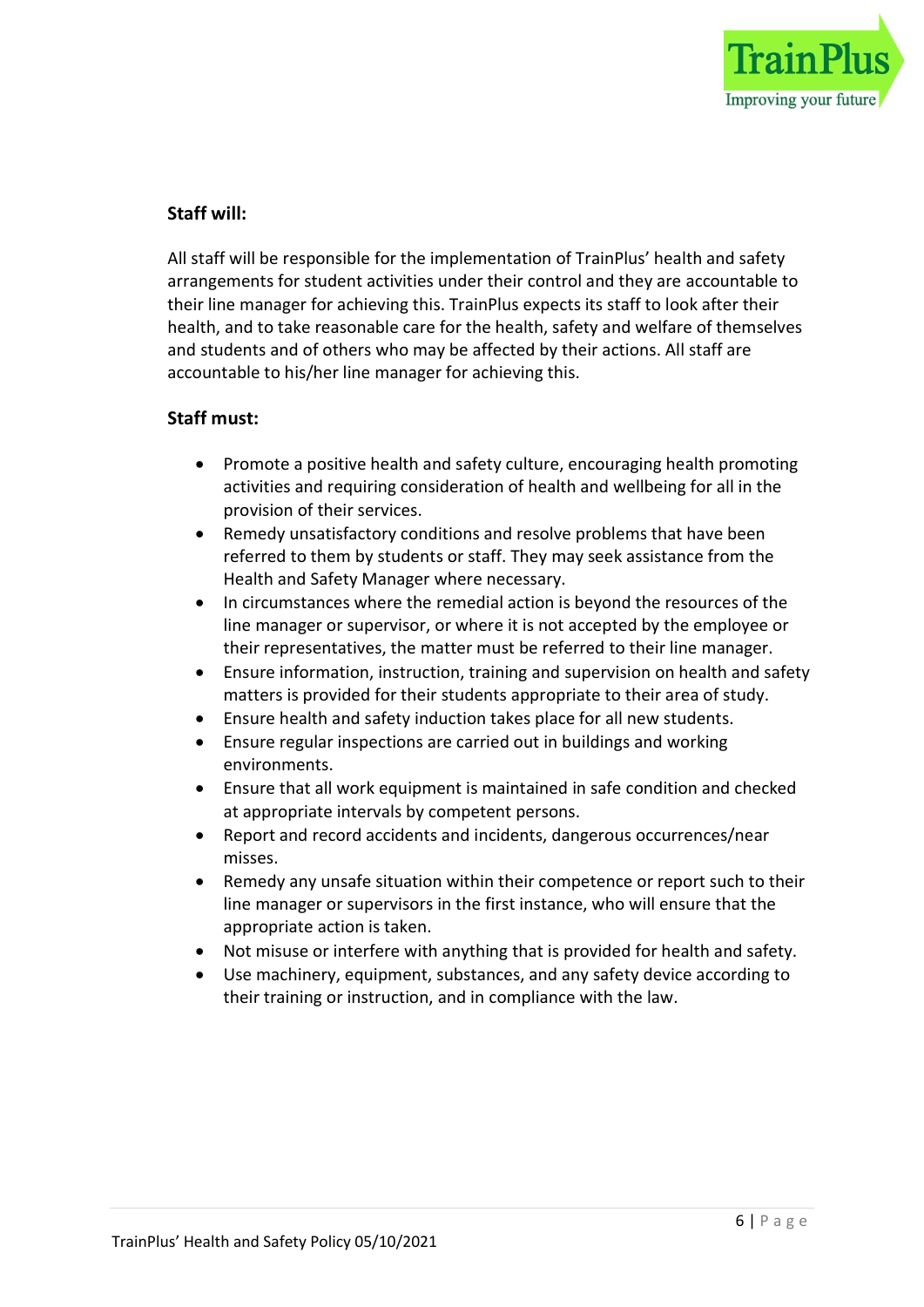

# 5. Consultation with Unions, Staff and Student Representatives

TrainPlus has a duty to consult with Unions and staff on any matters that affect health, safety, and welfare at work. This consultation will be conducted by the Health and Safety Director. Students are consulted with through their academic area and the relevant student forum.

## 6. Arrangements

TrainPlus' arrangements for ensuring the implementation of good health and safety practice is contained in this Policy and the associated guidance. This Guidance outlines important health and safety matters and actions that staff must take.

# 7. Accident and Incident Reporting

Accident reporting is covered by the Reporting of Injuries, Diseases and Dangerous Occurrences Regulations 2013 (RIDDOR). Whilst the overall aim must be to reduce accidents and occupational ill-health to a minimum, it is important to establish the number and type of accidents, incidents and near misses occurring within TrainPlus area of responsibility and to ensure that those which require reporting to the Statutory Authority are correctly reported.

It is the responsibility of all employees to ensure that all accidents, incidents occupational ill-health and dangerous occurrences/near misses are reported to the Health and Safety Director. Those incidents requiring reporting to the Health and Safety Executive under RIDDOR must be reported by the Health and Safety Director so that the statutory report can be made. Such reports are only to be made by the Health and Safety Director and will require investigation in line with procedures. Those incidents requiring reporting under RIDDOR are identified at the following link.

## http://www.hse.gov.uk/riddor/reportable-incidents.htm.

## Accident and Incident Investigation

The Health and Safety Director will liaise with staff on the investigation of accidents and incidents. This is to ensure that trends are identified, and procedures put in place to avoid a recurrence wherever possible.

## First Aid and Fire Marshalls

The Health and Safety Director arranges that the appropriate number of first aiders and fire marshals are in place as required having conducted risk assessments of the areas of activity of TrainPlus.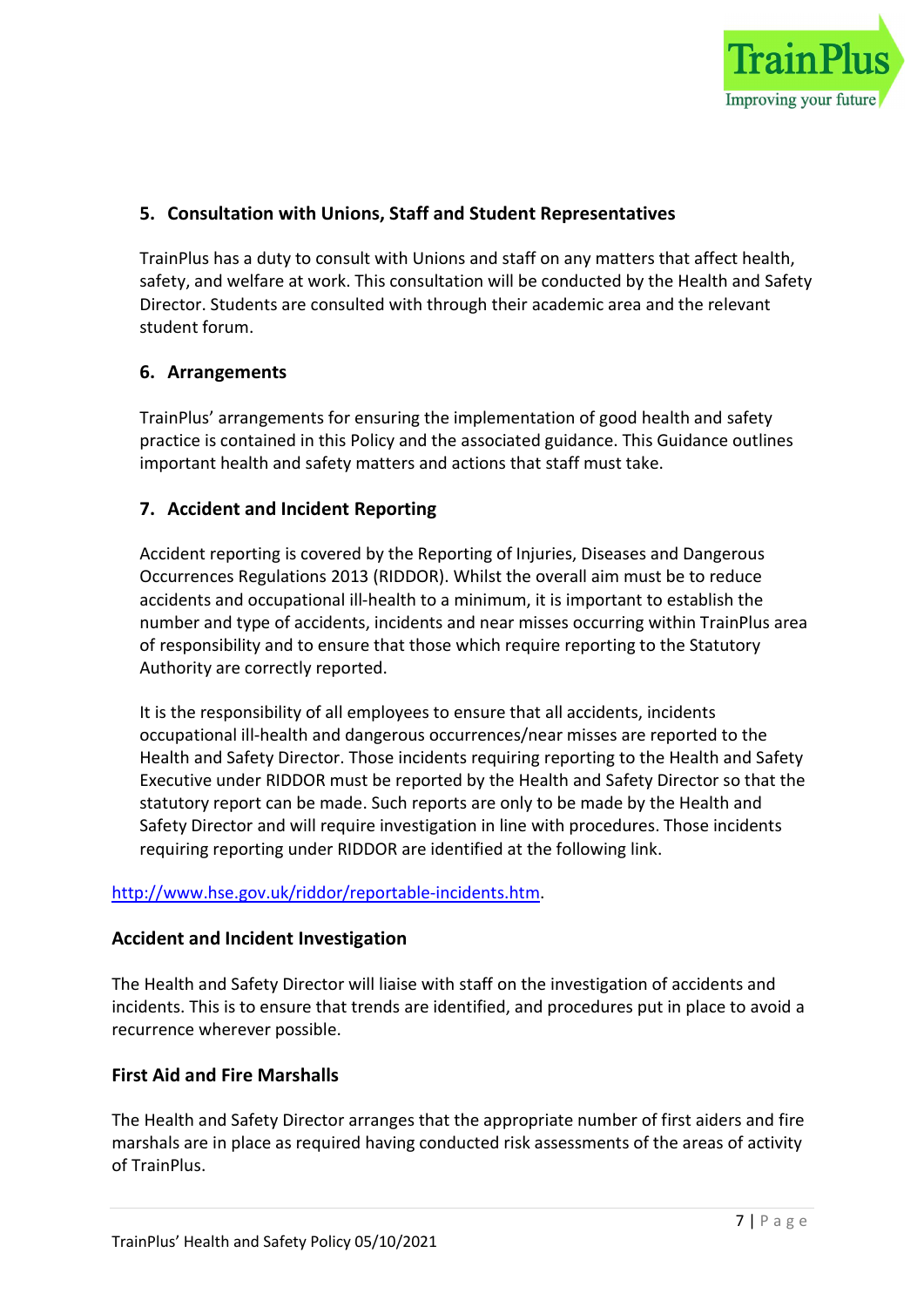

#### Risk Assessments

Risk assessment is central to the management of health and safety. By identifying hazards within the workplace, risks can be judged, and suitable measures put in place to eliminate or, when this is not possible, to control those risks, thus ensuring a safe working and learning environment for all. Risk assessments are required for all work activities for both staff and students proportionate to the degree of risk, and specific risks assessments are required in certain circumstances, for example Manual Handling, Use of Display Screen Equipment, Control of Substances Hazardous to Health, etc.

Risk assessments must be completed by the Health and Safety Director.

#### Violence to Staff

No employee or worker should be faced with violence in the workplace either from fellow employees or from students or members of the public. Risk assessment must be carried out to identify the likelihood of violence and suitable control measures introduced, for example conflict avoidance training and classroom behaviour management.

#### Work with Display Screen Equipment (DSE)

Whilst line managers have the responsibility to ensure that suitable risk assessments have been undertaken, employees need to take personal responsibility for ensuring that their workstation is setup correctly and that breaks to other tasks away from the screen are included in their normal working day. Guidance on Use of Display Screen Equipment can be found at the following link. http://www.hse.gov.uk/pubns/indg36.pdf

#### Provision and use of work equipment

Any equipment provided for the use of employees and students must be suitable for its purpose and safe to use. This includes equipment such as lifting equipment e.g. hoist or equipment used in academic areas such as Health and Social Care or IT. Training on the use of such equipment must be provided to the relevant standard and competency established before an individual is allowed to use that equipment. This is reviewed every 3 months.

#### Personal Protective Equipment (PPE)

If PPE is identified through risk assessment as being required. It must always be considered as a last resort providing protection to employees or students against risk. Other means of providing proper protection should always be considered first, such that the risk is addressed at source i.e. removed from the work environment rather than controlled on an individual basis, leaving the risk still present in the workplace. Suitable training and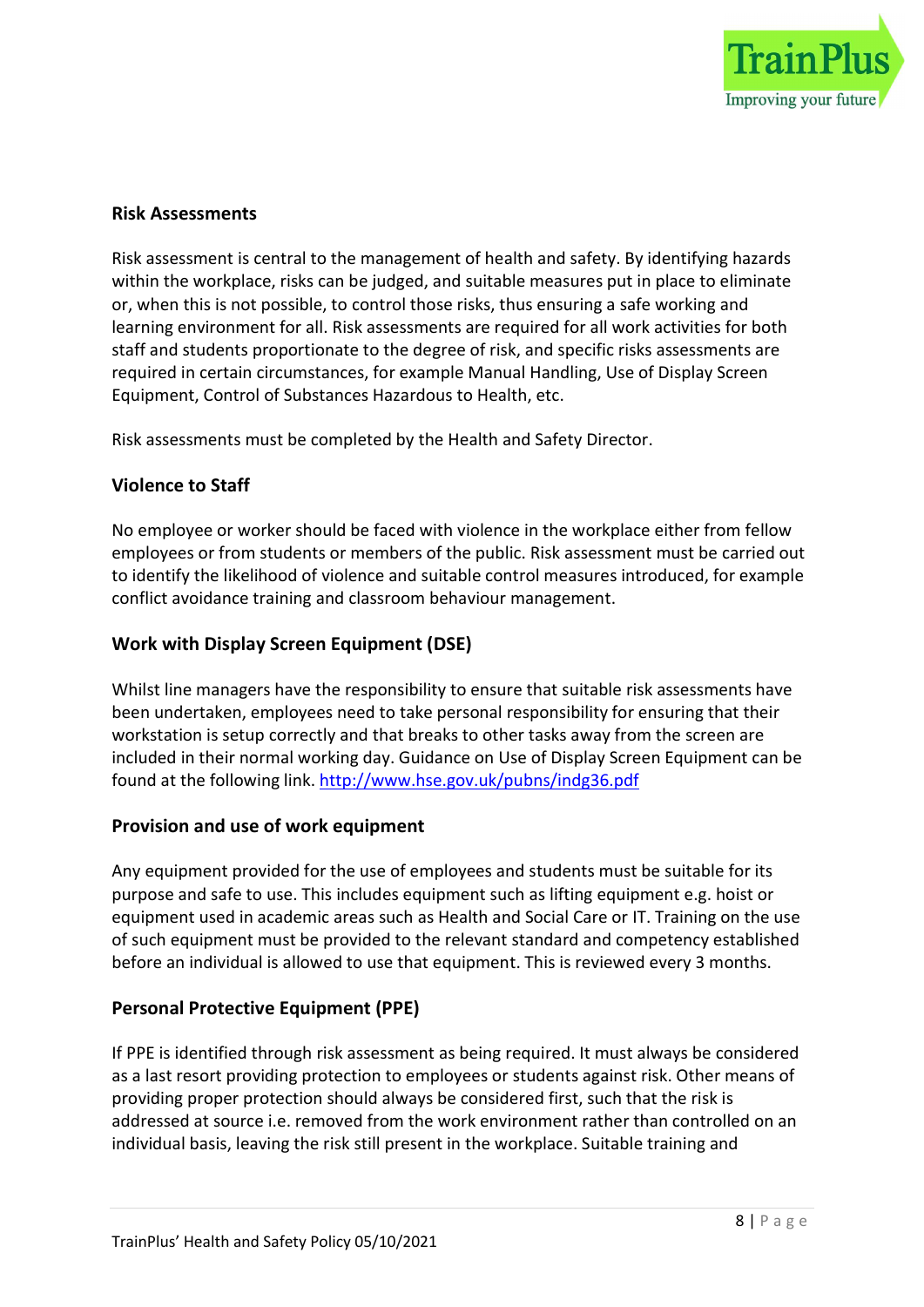

information in the use PPE and its storage and care will be given to employees or students where PPE is issued. Records of the issue of PPE must always be maintained.

# Control of Hazardous Substances

The use of hazardous substances is covered by the Control of Substances Hazardous to Health Regulations 2002 (as amended) (COSHH). Where items that are flammable are used the Dangerous Substances and Explosive Atmosphere Regulations 2002 (DSEAR) additionally apply. Risk assessments are required for the use of hazardous substances such as cleaning materials, scientific and art materials, workshop substances e.g. glue etc. Guidance on Control of Substances Hazardous to Health, etc (COSHH) can be found at the following link. http://www.hse.gov.uk/pubns/indg136.pdf

## Manual Handling

Manual handling is covered by the Manual Handling Operations Regulations 1992 (as amended) MHOR. Specific risk assessments are required for any task involving manual handling and Guidance on Manual Handling can be found on at the following link. http://www.hse.gov.uk/pubns/indg143.pdf

#### Electrical safety

Electricity is a familiar and necessary part of everyday life, but electricity can severely injure or even kill people and cause damage to property. Guidance on electrical safety and the requirement for regular testing of appliances can be found at the following link. http://www.hse.gov.uk/Toolbox/electrical.htm

## Fire safety

Fire is probably the foremost risk to both persons and property. By conducting a specific fire risk assessment and implementing the control measures identified, the risk can be reduced to an acceptable level. Staff and students must be trained in evacuation procedures and practice evacuations must be held at least termly.

#### Workplace requirements

General advice on the Workplace health, safety, and welfare (e.g. environment, trip hazards, spills) which must be applied throughout the College, can be found at the following link. http://www.hse.gov.uk/pubns/priced/l24.pdf